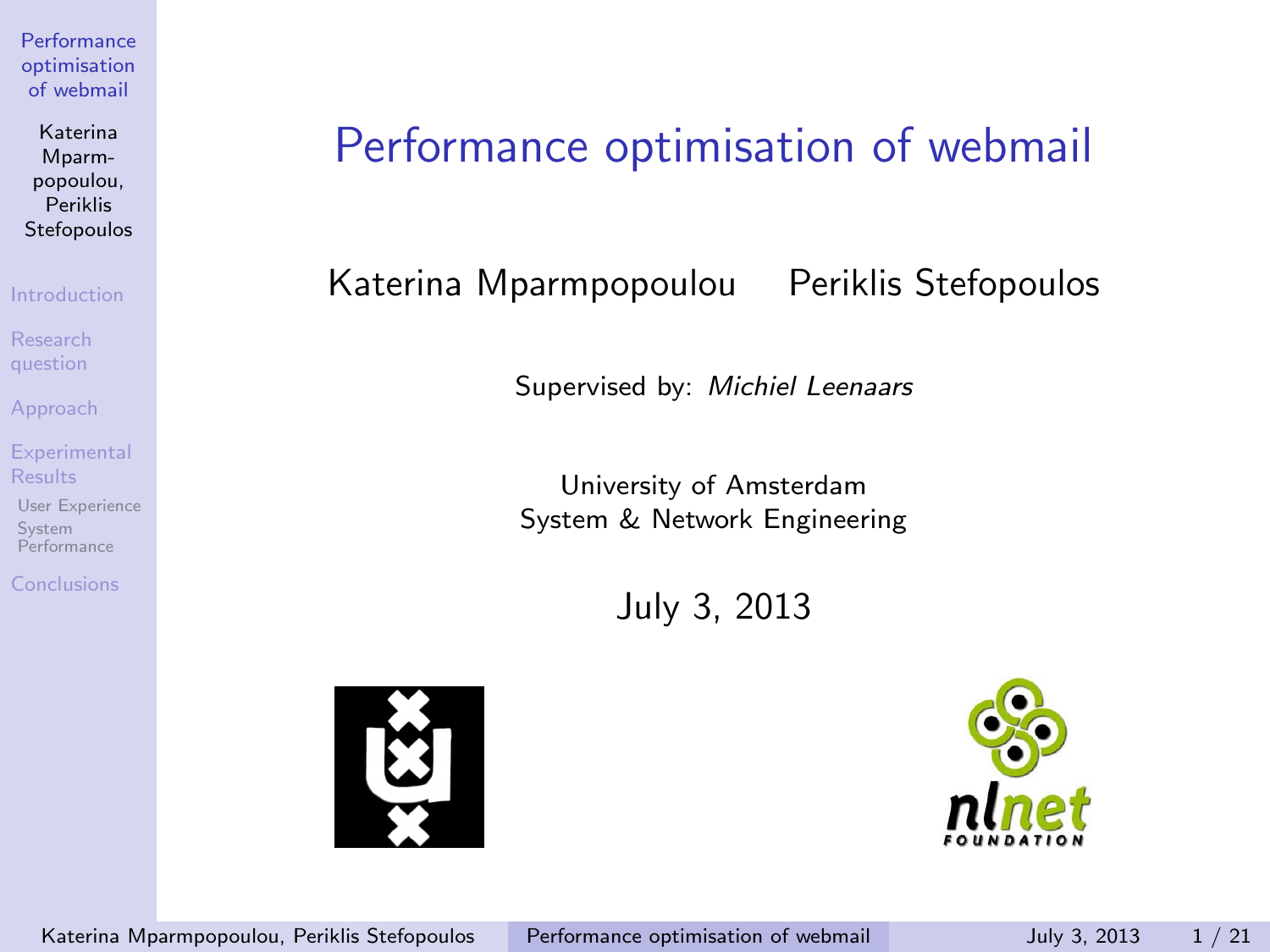Katerina Mparmpopoulou, Periklis Stefopoulos

#### [Introduction](#page-2-0)

[Research](#page-4-0) question

[Approach](#page-5-0)

**[Experimental](#page-8-0)** Results

[User Experience](#page-8-0) System [Performance](#page-15-0)

[Conclusions](#page-18-0)

### **1** [Introduction](#page-2-0)

**2** [Research question](#page-4-0)

**3** [Approach](#page-5-0)

# 4 [Experimental Results](#page-8-0)

[User Experience](#page-8-0) [System Performance](#page-15-0)

# **6** [Conclusions](#page-18-0)

Katerina Mparmpopoulou, Periklis Stefopoulos [Performance optimisation of webmail](#page-0-0) July 3, 2013 2/21

# Outline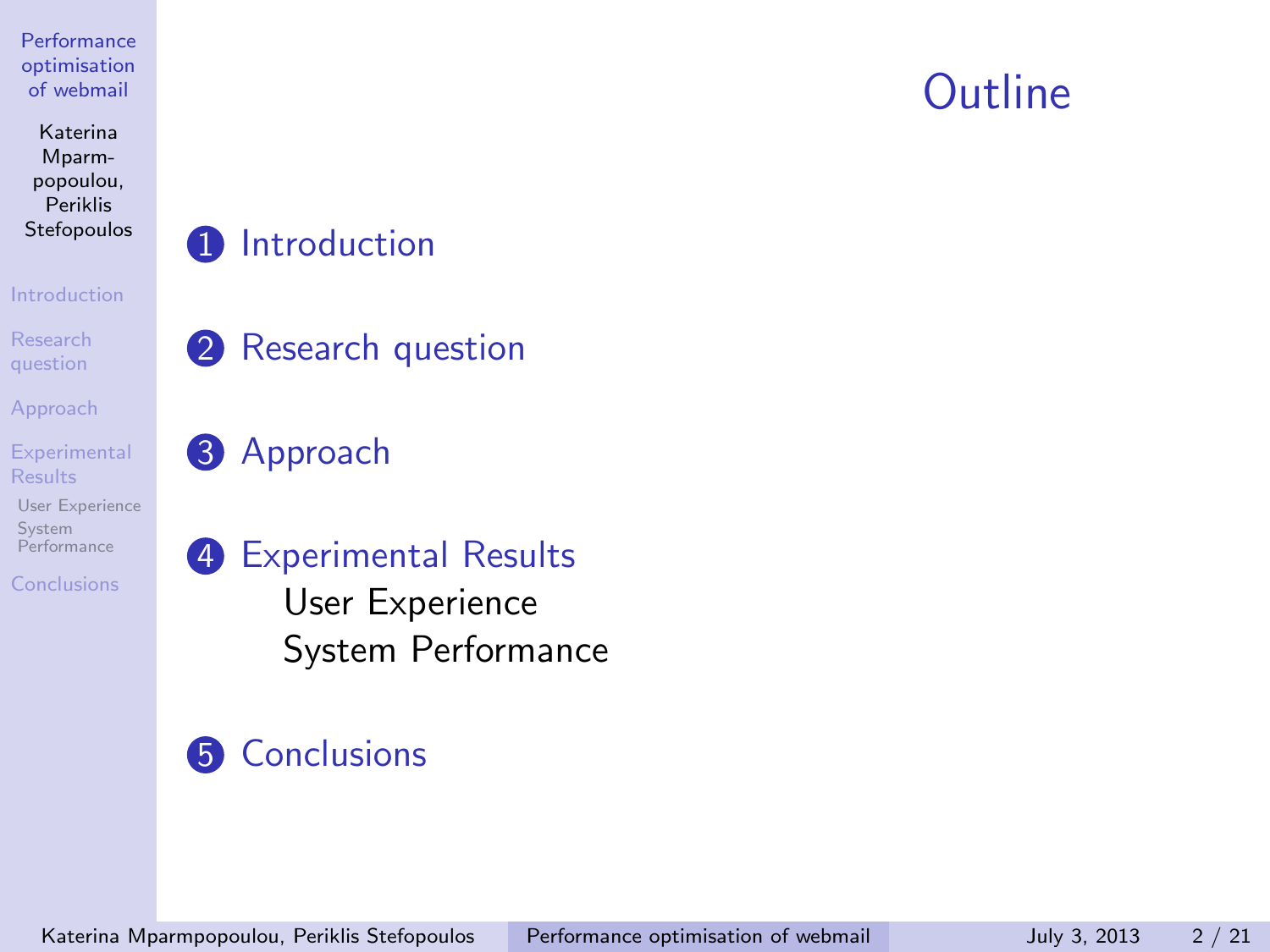Katerina Mparmpopoulou, Periklis Stefopoulos

#### [Introduction](#page-2-0)

[Research](#page-4-0) question

[Approach](#page-5-0)

**[Experimental](#page-8-0)** Results

[User Experience](#page-8-0) System [Performance](#page-15-0)

[Conclusions](#page-18-0)

# Webmail System Components



Katerina Mparmpopoulou, Periklis Stefopoulos [Performance optimisation of webmail](#page-0-0) July 3, 2013 3/21

<span id="page-2-0"></span>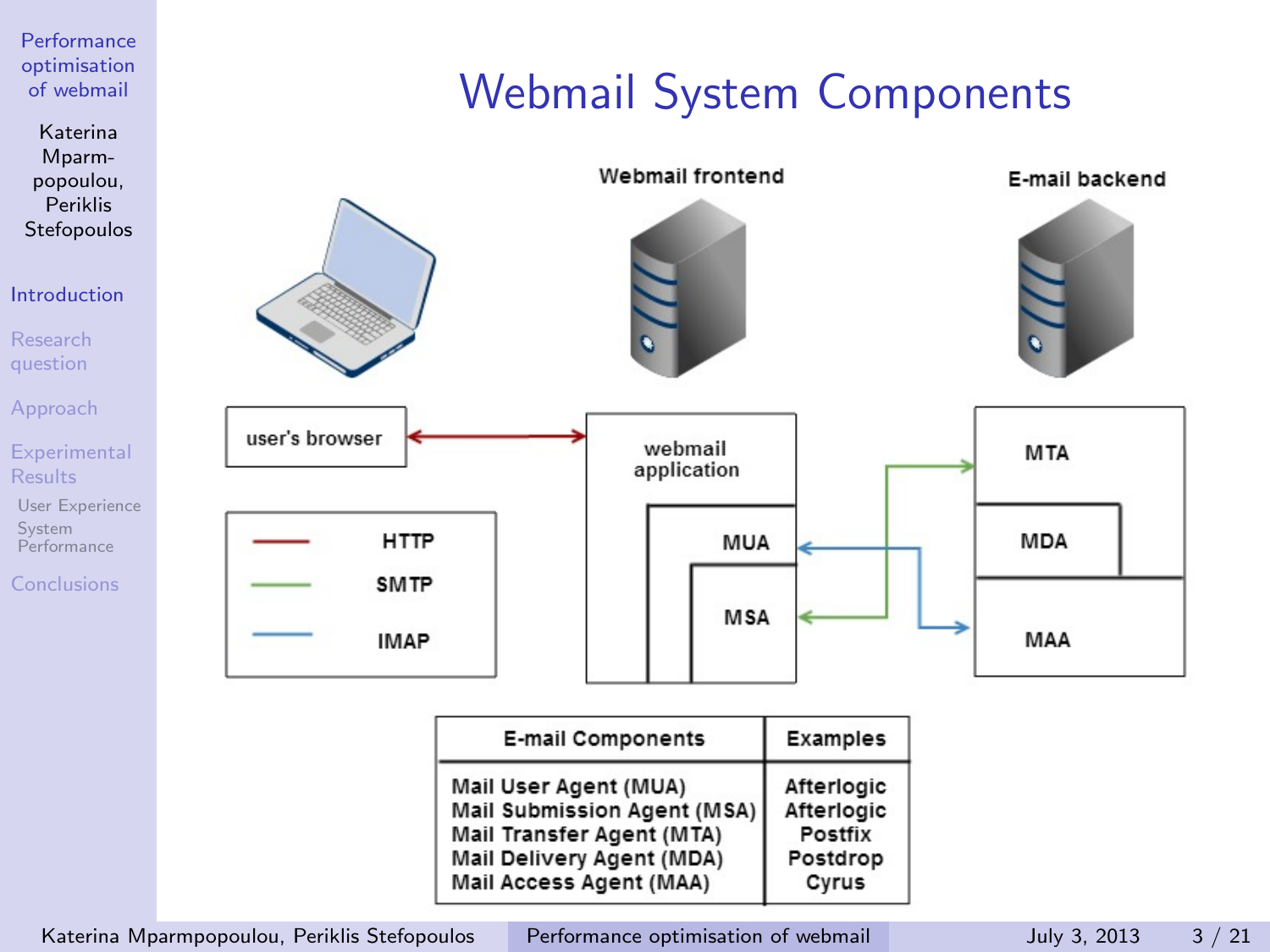#### Katerina Mparmpopoulou, Periklis Stefopoulos

#### [Introduction](#page-2-0)

[Approach](#page-5-0)

**[Experimental](#page-8-0)** Results

[User Experience](#page-8-0) System [Performance](#page-15-0)

[Conclusions](#page-18-0)

# Research purpose

- Hundreds of millions of end users depend on Webmail technologies
- Open source web frontends to mail servers are an often neglected area of development
- Better understanding the performance of web mail applications is a prerequisite to better tuning these applications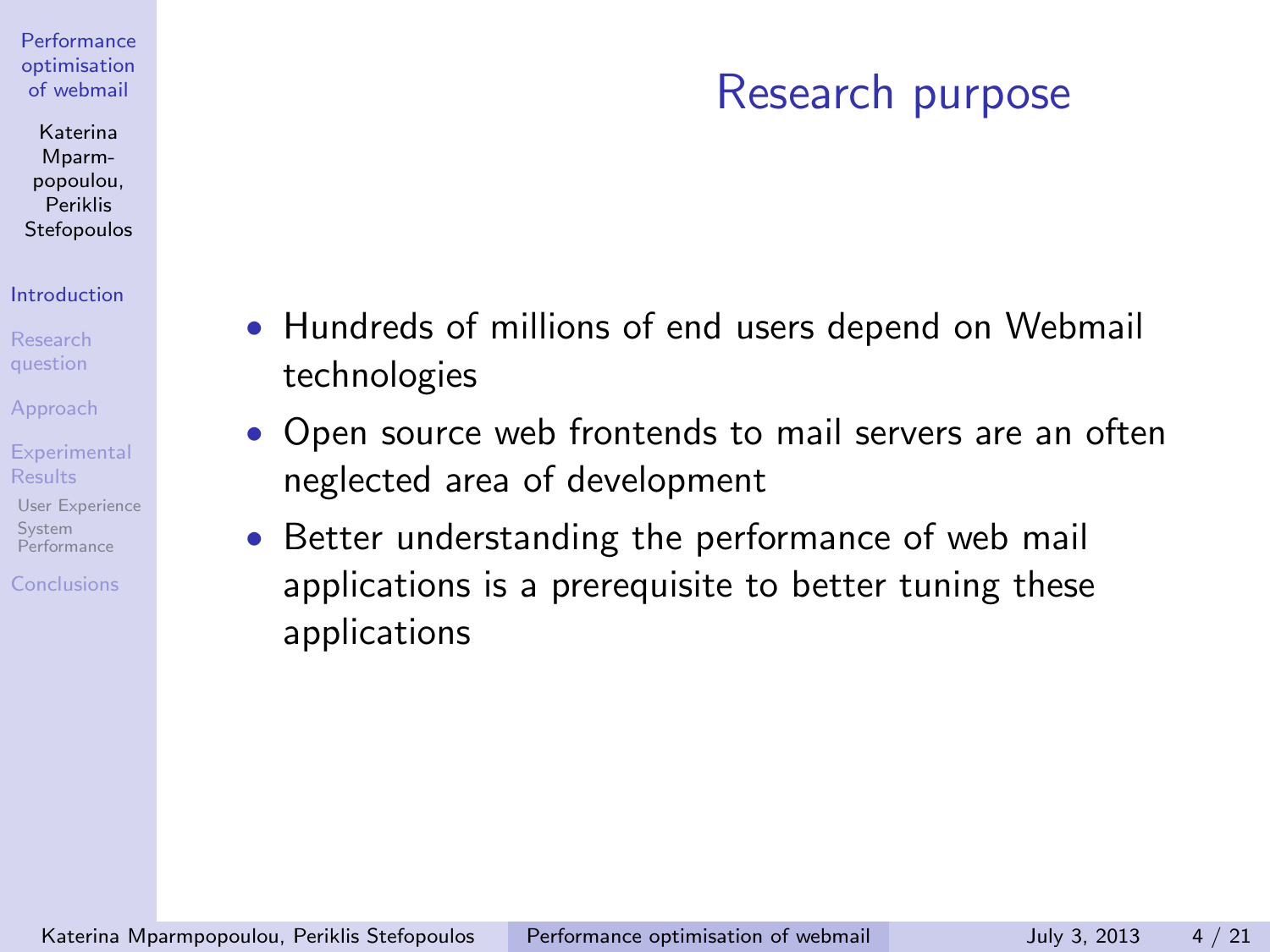Katerina Mparmpopoulou, Periklis Stefopoulos

#### [Introduction](#page-2-0)

[Research](#page-4-0) question

[Approach](#page-5-0)

**[Experimental](#page-8-0)** Results

[User Experience](#page-8-0) System [Performance](#page-15-0)

[Conclusions](#page-18-0)

## Research Question

<span id="page-4-0"></span>What are the bottlenecks, in terms of performance, of current Webmail implementations and which could be the most optimal solution?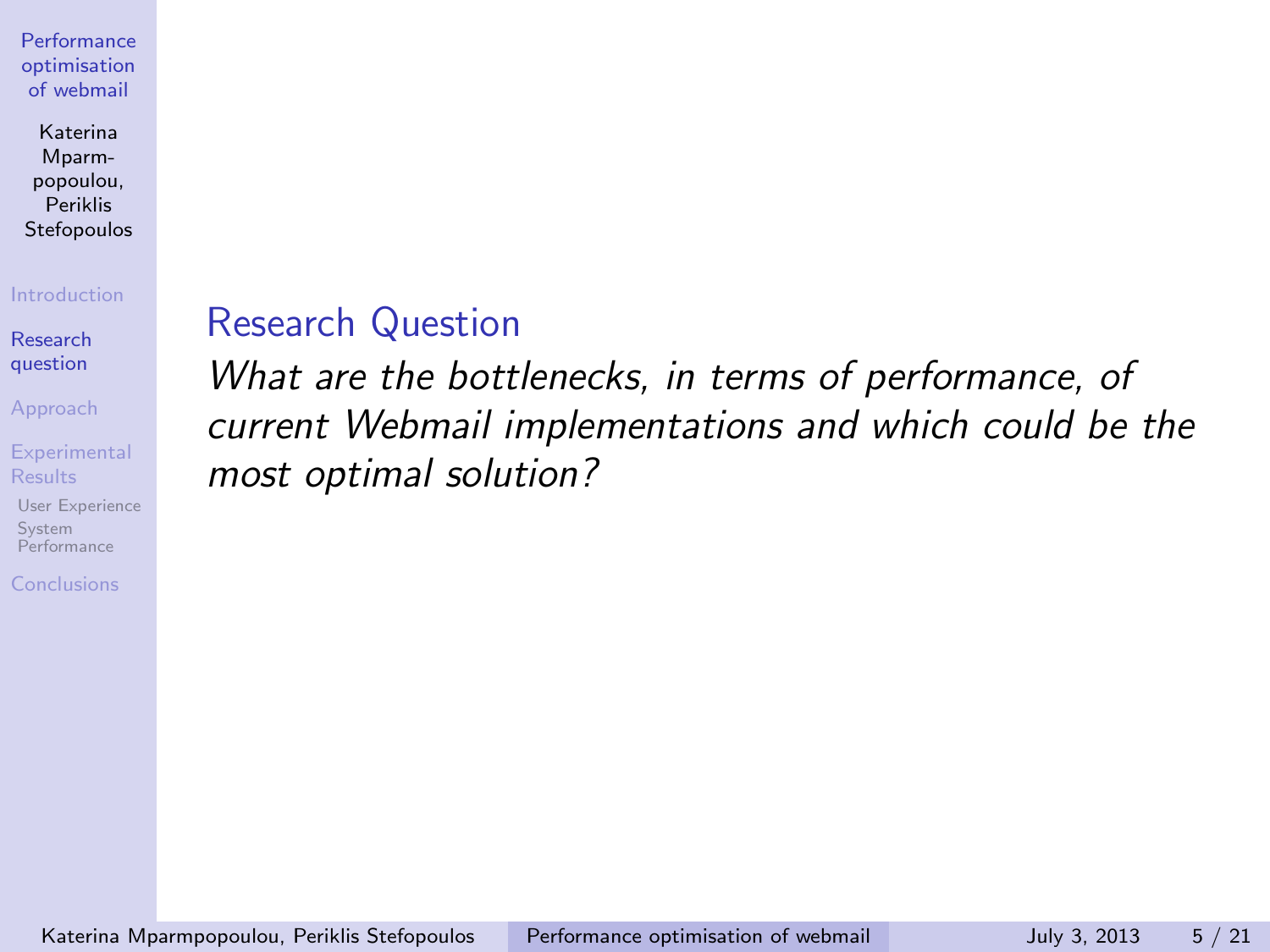Katerina Mparmpopoulou, Periklis **Stefopoulos** 

#### [Introduction](#page-2-0)

### [Approach](#page-5-0)

**[Experimental](#page-8-0)** Results

[User Experience](#page-8-0) System [Performance](#page-15-0)

[Conclusions](#page-18-0)

# Experimental Environment

### Webmail Frontends

- Squirrelmail
- Roundcube
- Horde IMP
- Afterlogic Webmail Lite

### Webmail Backends

- Courier Postfix Amavis ClamAv SpamAssassin
- Dovecot Postfix Amavis ClamAv SpamAssassin
- <span id="page-5-0"></span>• Cyrus - Postfix - Amavis - ClamAv - SpamAssassin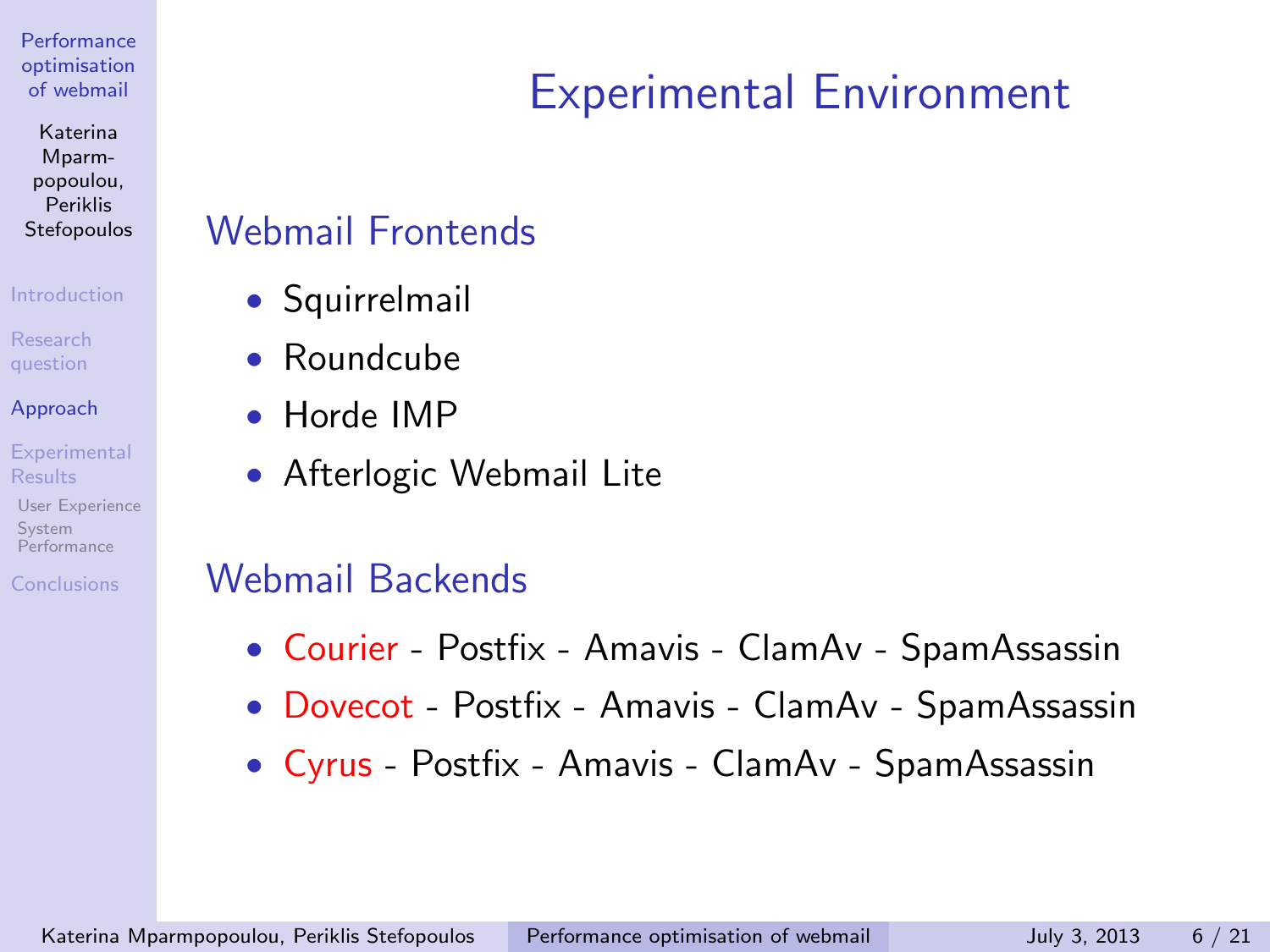Katerina Mparmpopoulou, Periklis Stefopoulos

#### [Introduction](#page-2-0)

### [Approach](#page-5-0)

**[Experimental](#page-8-0)** Results

[User Experience](#page-8-0) System [Performance](#page-15-0)

[Conclusions](#page-18-0)

## 5 users with different mailbox size

- 1500 messages with only text
- 1500 messages with attachments plus text
- 3000 messages with only text
- 4500 messages with only text
- 6000 messages with only text

## 3 different user actions

- Log in to Webmail
- Searching a keyword from the "Subject" field
- Searching a keyword from the entire message content

**Experiments**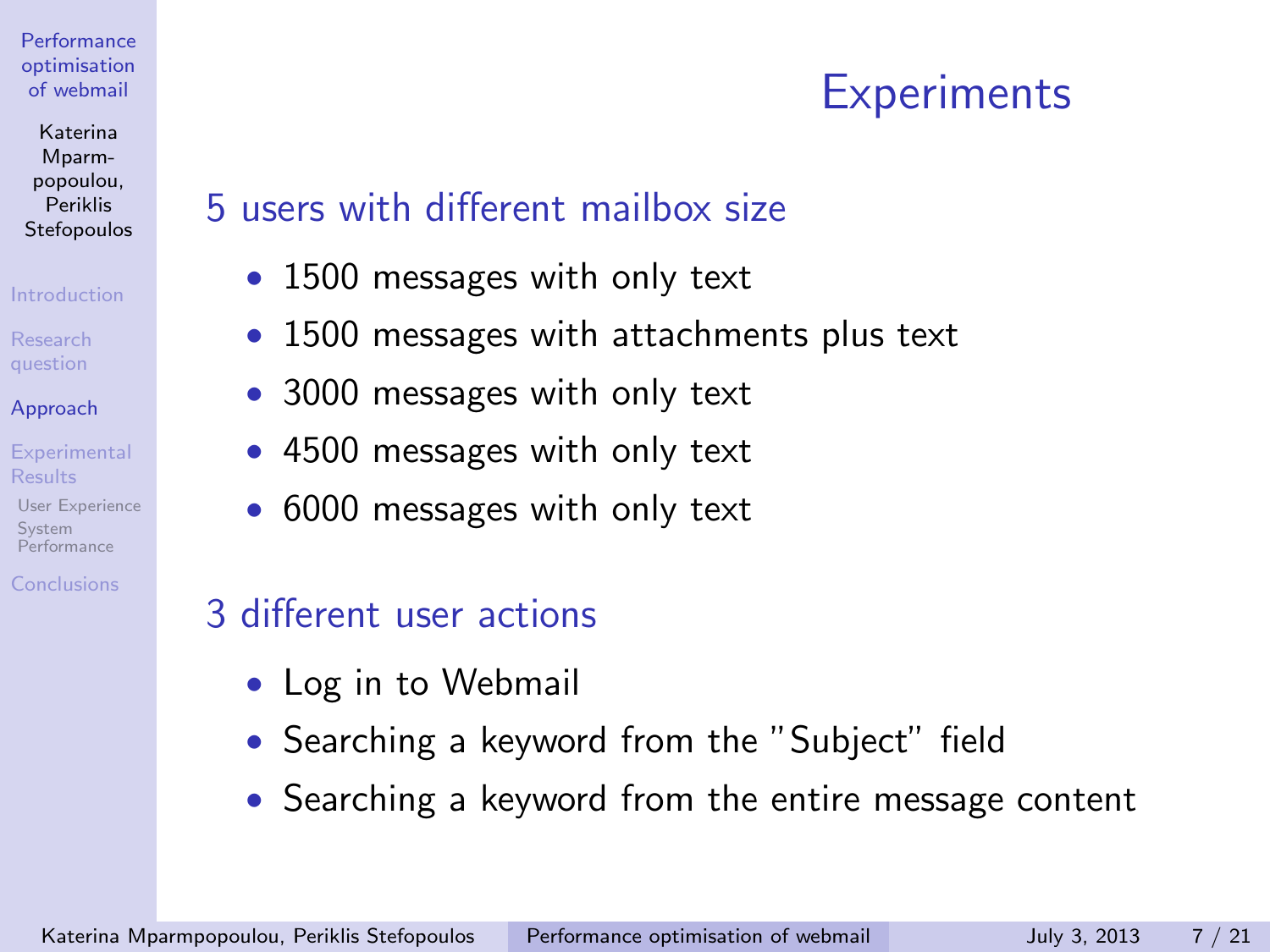# **Metrics**

**[Performance](#page-0-0)** optimisation of webmail

Katerina Mparmpopoulou, Periklis Stefopoulos

[Introduction](#page-2-0)

[Research](#page-4-0) question

[Approach](#page-5-0)

**[Experimental](#page-8-0)** Results

[User Experience](#page-8-0) System [Performance](#page-15-0)

[Conclusions](#page-18-0)

| Metric                      | Extraction method |
|-----------------------------|-------------------|
| Latency                     | tcpdump/Wireshark |
| CPU time <sup>1</sup>       | systat/sar        |
| Unique Set Size (USS)       | smem              |
| Proportional Set Size (PSS) | smem              |

Table: Benchmark metrics and their extraction method

 $1$ CPU time = CPU utilization  $*$  elapsed time  $*$  number of CPUs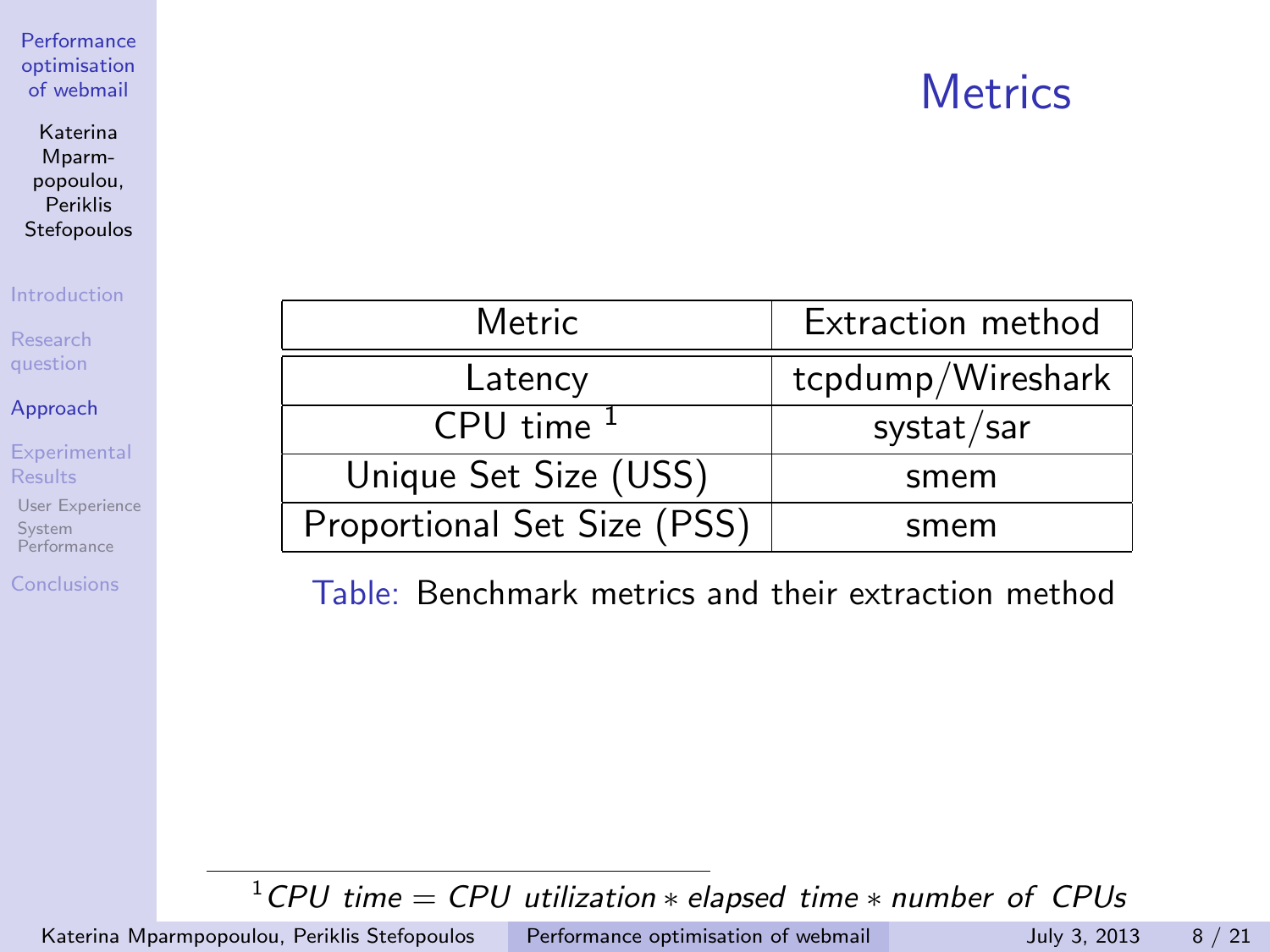Katerina Mparmpopoulou, Periklis Stefopoulos

[Introduction](#page-2-0)

[Research](#page-4-0) question

[Approach](#page-5-0)

**[Experimental](#page-8-0)** Results

[User Experience](#page-8-0) System [Performance](#page-15-0)

[Conclusions](#page-18-0)



### Average Webmail Login

### <span id="page-8-0"></span>Figure: average fetching time during login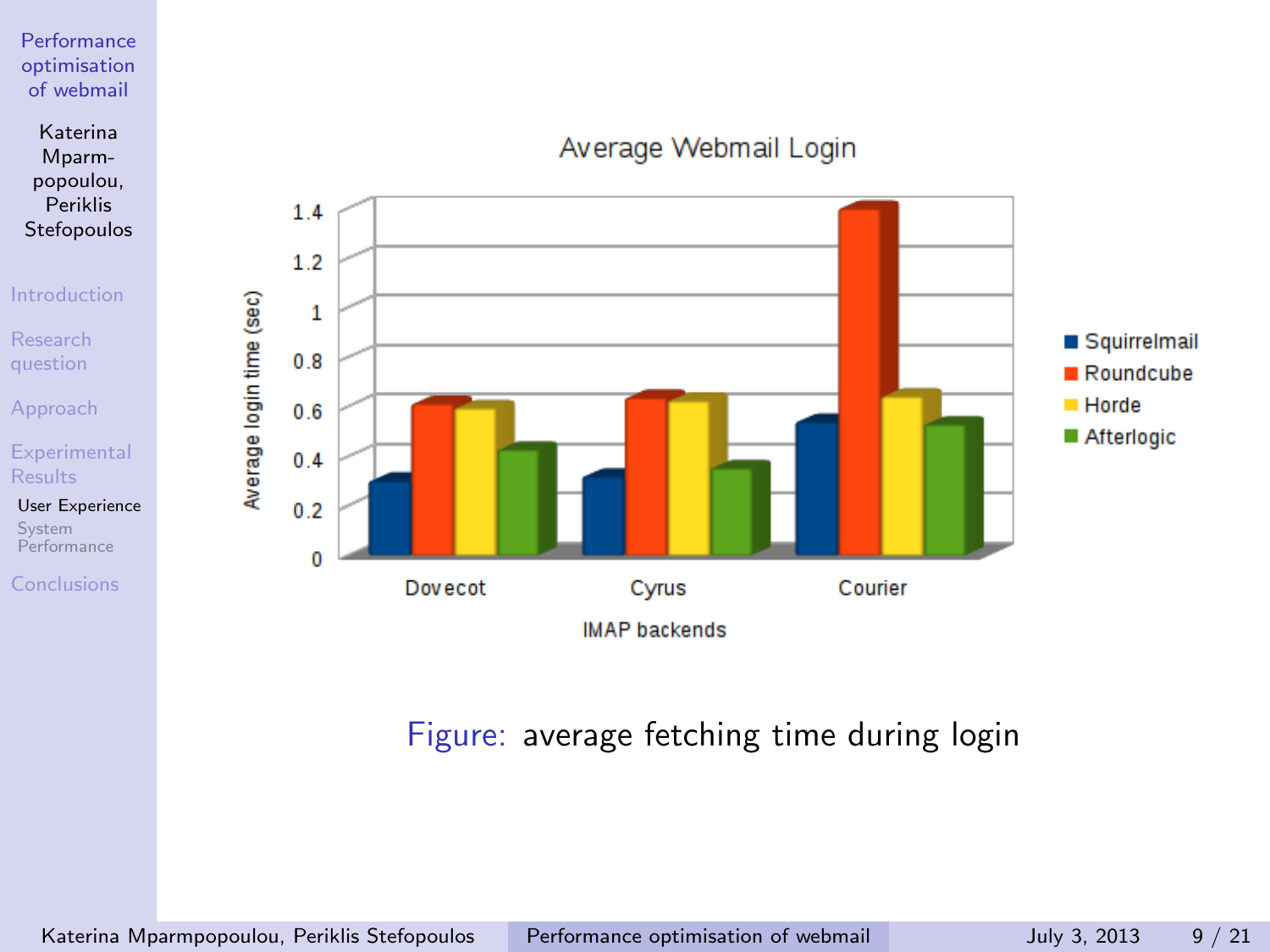Katerina Mparmpopoulou, Periklis Stefopoulos

#### [Introduction](#page-2-0)

[Research](#page-4-0) question

[Approach](#page-5-0)

**[Experimental](#page-8-0)** Results

[User Experience](#page-8-0) System [Performance](#page-15-0)

[Conclusions](#page-18-0)

### Searching from the "Subject"

Dovecot IMAP backend



Searching from the "Subject"

Cyrus IMAP backend



Katerina Mparmpopoulou, Periklis Stefopoulos [Performance optimisation of webmail](#page-0-0) July 3, 2013 10 / 21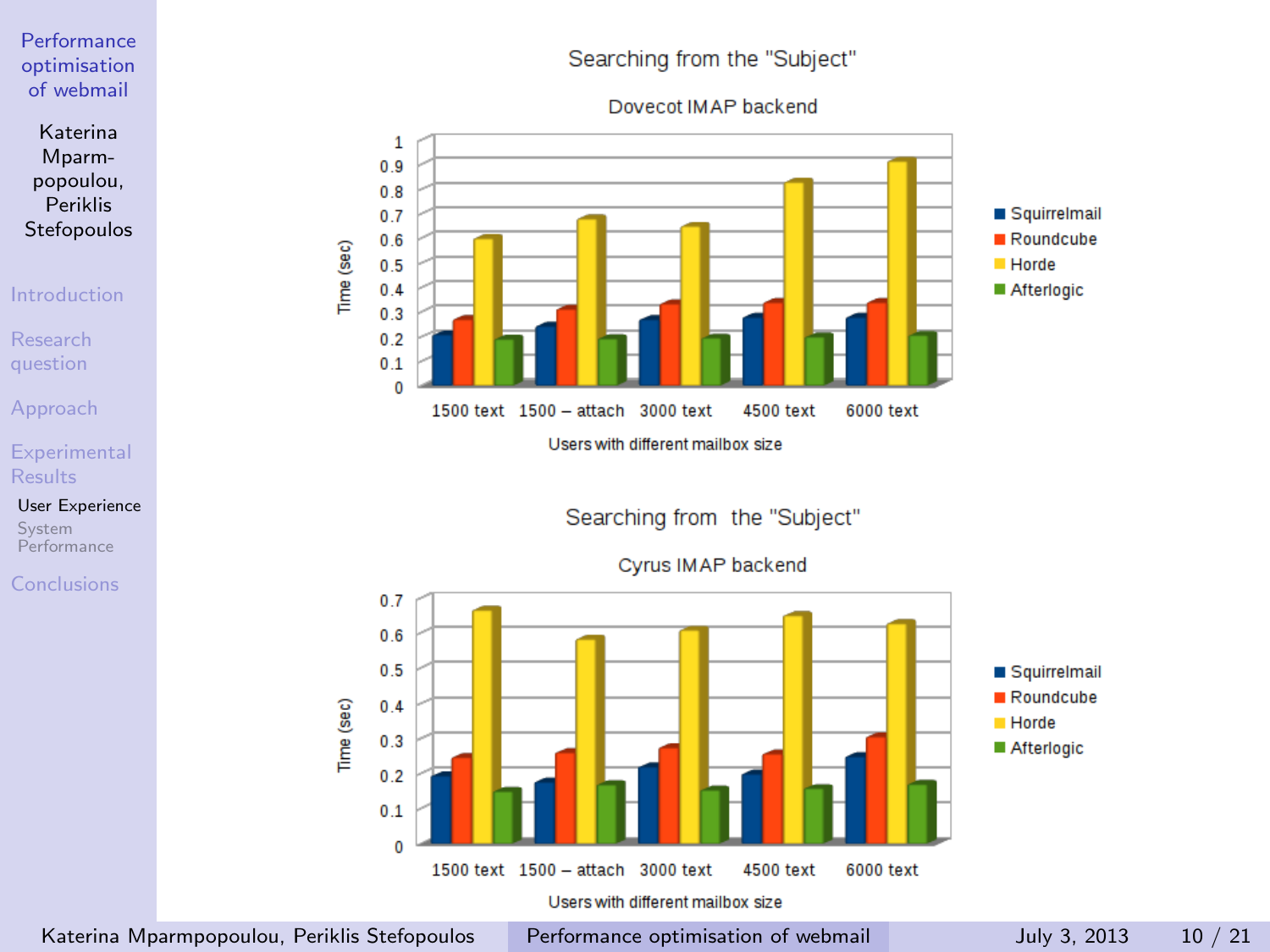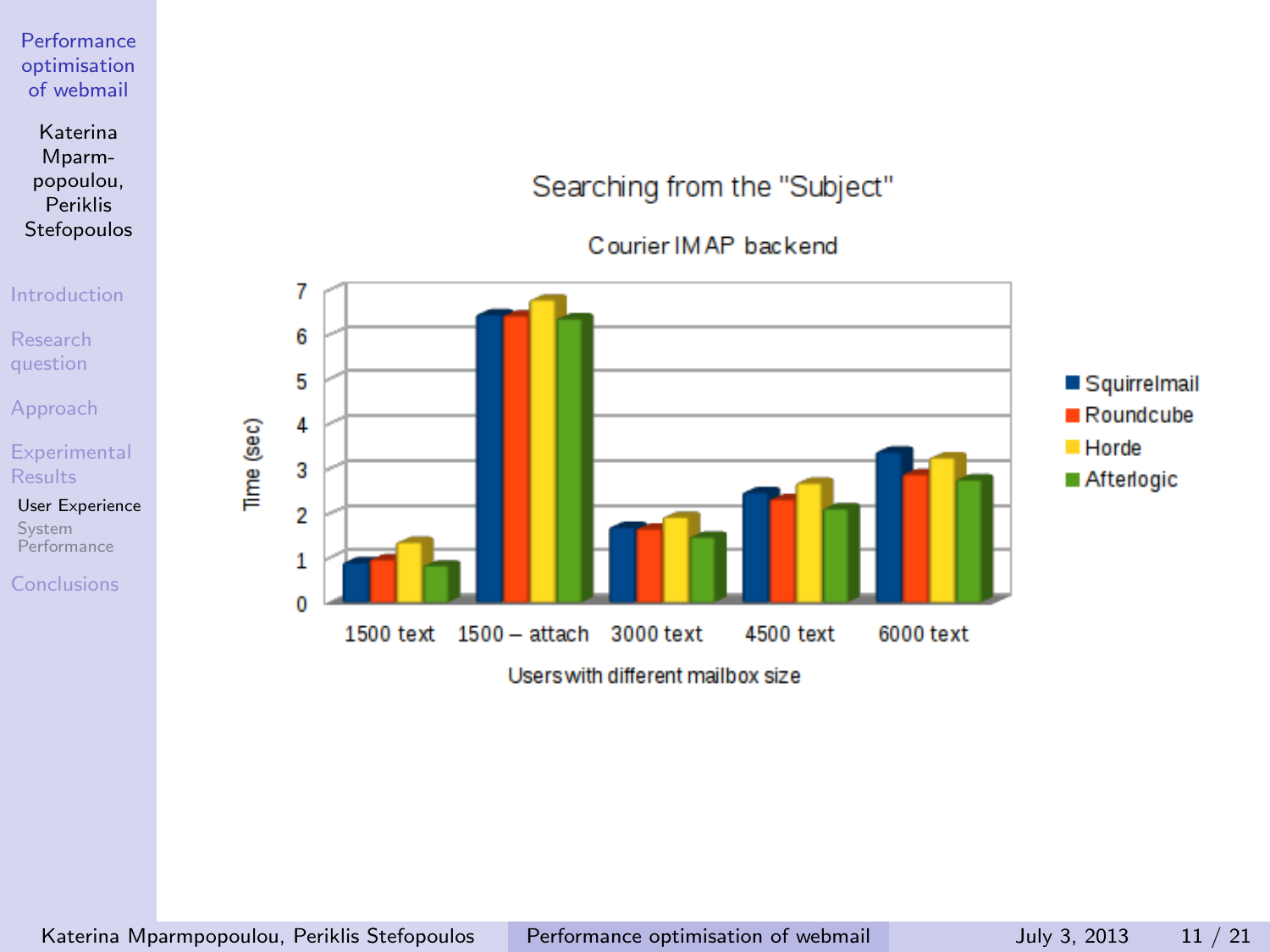

[Introduction](#page-2-0)

[Research](#page-4-0) question

[Approach](#page-5-0)

**[Experimental](#page-8-0)** Results

Time (sec)

[User Experience](#page-8-0) System [Performance](#page-15-0)

[Conclusions](#page-18-0)

### Searching from "Subject"



different solutions

### Figure: Comparison of the most effective Solutions regarding searching from "Subject"

Katerina Mparmpopoulou, Periklis Stefopoulos [Performance optimisation of webmail](#page-0-0) July 3, 2013 12 / 21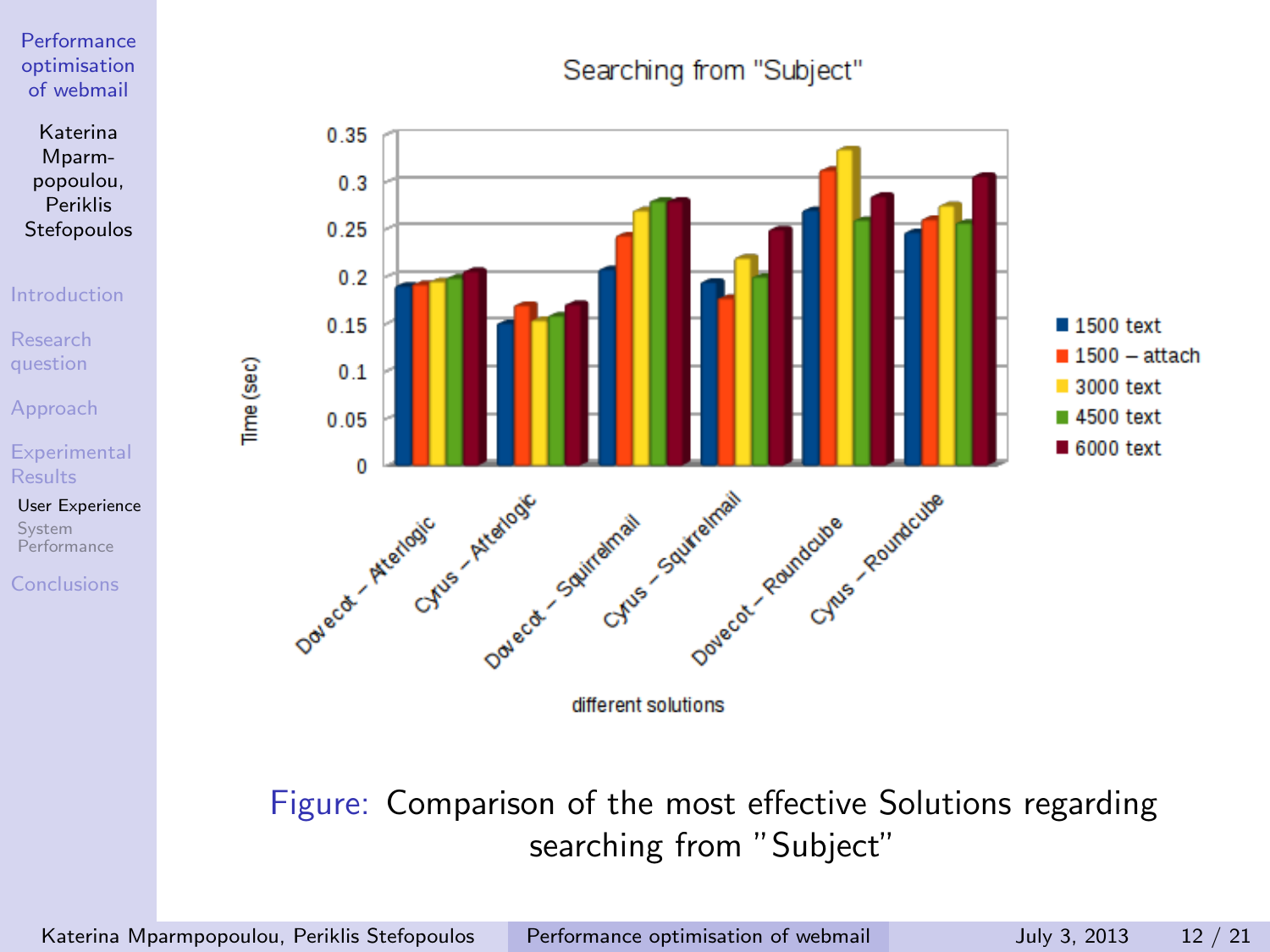Katerina Mparmpopoulou, Periklis Stefopoulos

#### [Introduction](#page-2-0)

[Research](#page-4-0) question

[Approach](#page-5-0)

**[Experimental](#page-8-0)** Results

[User Experience](#page-8-0) System [Performance](#page-15-0)

[Conclusions](#page-18-0)

#### 9 8  $\overline{7}$ Squirrelmail 6 Roundcube Time (sec) 5  $H$ orde  $\overline{a}$ Afterlogic 3 2 1 o 1500 text 1500 - attach 3000 text 4500 text 6000 text

Users with different mailbox size

Searching from the Entire Message



Searching from the Entire Message Courier IMAP backend

Katerina Mparmpopoulou, Periklis Stefopoulos [Performance optimisation of webmail](#page-0-0) July 3, 2013 13 / 21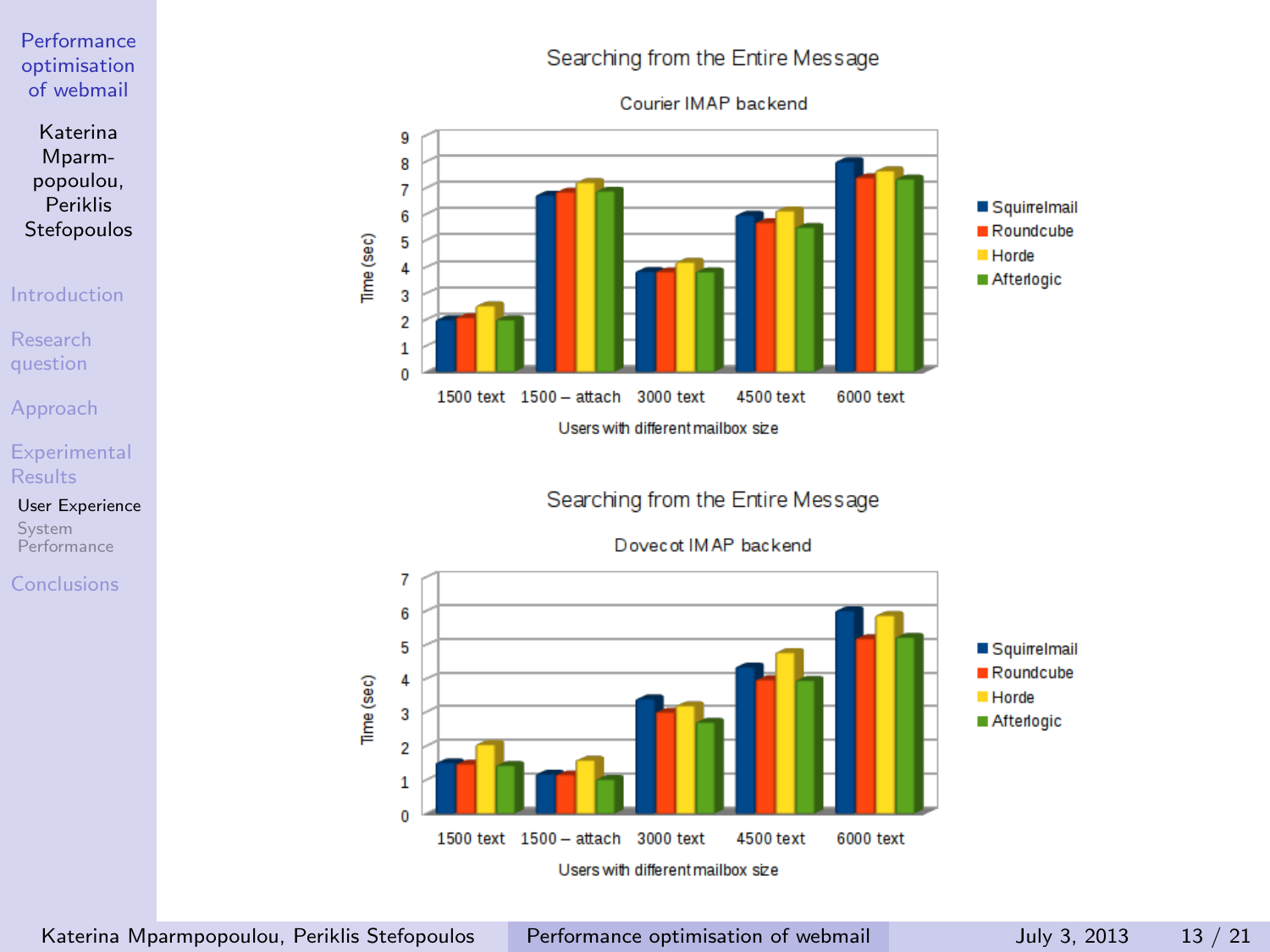#### Katerina Mparmpopoulou, Periklis Stefopoulos

#### [Introduction](#page-2-0)

[Research](#page-4-0) question

[Approach](#page-5-0)

**[Experimental](#page-8-0)** Results

[User Experience](#page-8-0) System [Performance](#page-15-0)

[Conclusions](#page-18-0)

### Searching from the Entire Message





Users with different mailbox size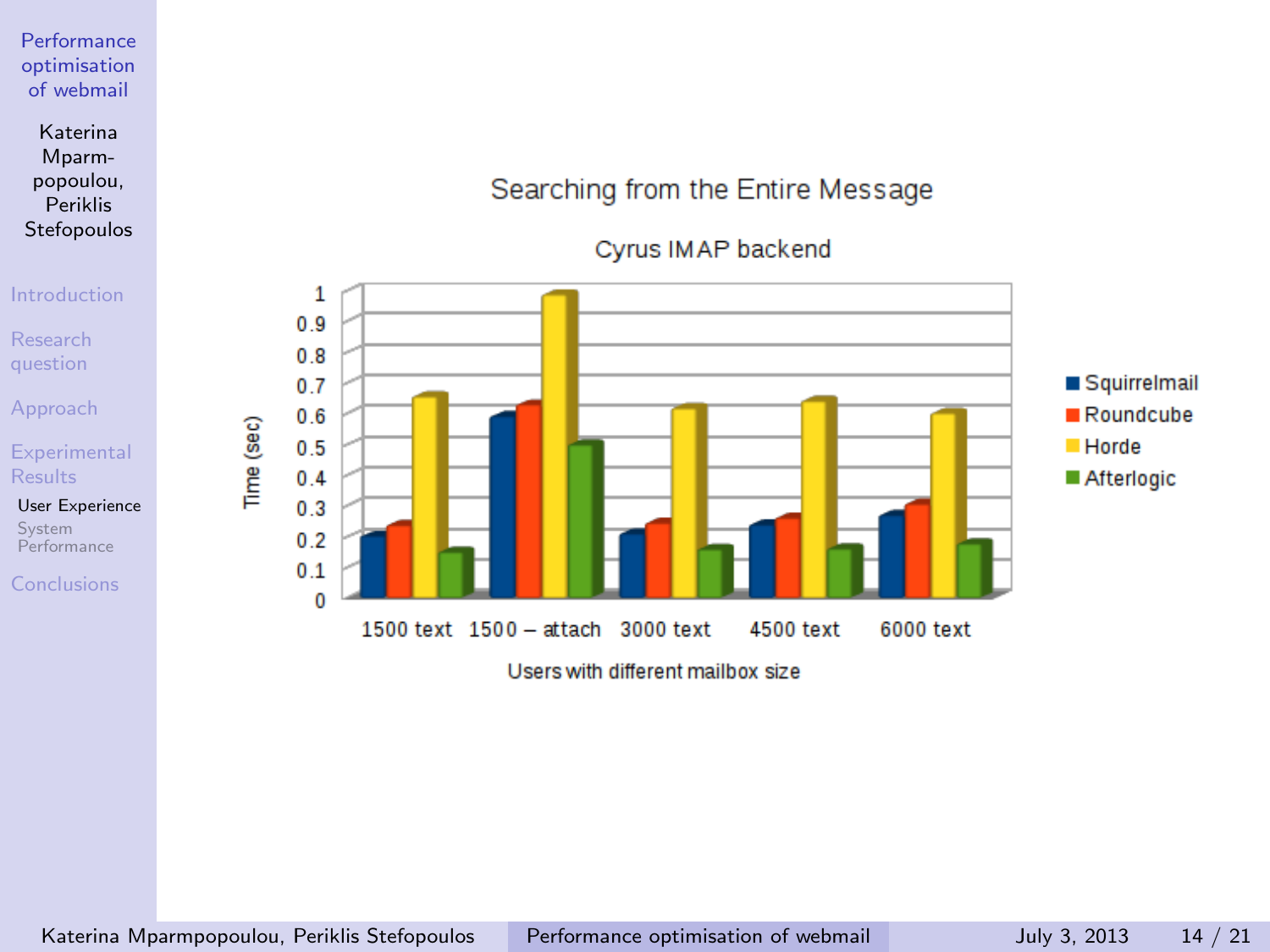

#### [Introduction](#page-2-0)

[Research](#page-4-0) question

[Approach](#page-5-0)

**[Experimental](#page-8-0)** Results

[User Experience](#page-8-0) System [Performance](#page-15-0)

[Conclusions](#page-18-0)

### Searching from the Entire Message



Figure: Comparison of the most effective Solutions regarding searching from Entire Message content

Katerina Mparmpopoulou, Periklis Stefopoulos [Performance optimisation of webmail](#page-0-0) July 3, 2013 15 / 21

Time (sec)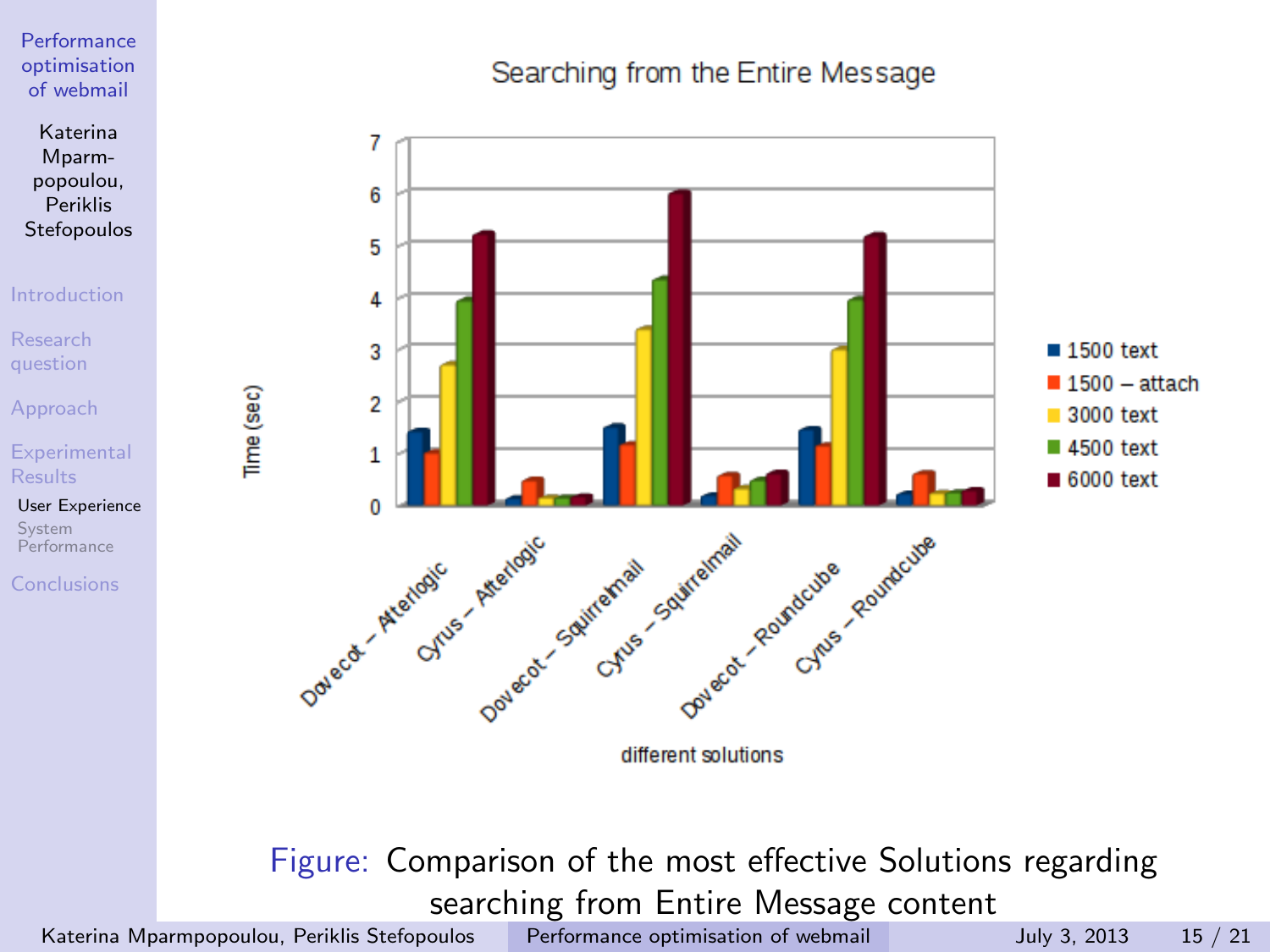

#### [Introduction](#page-2-0)

[Research](#page-4-0) question

[Approach](#page-5-0)

**[Experimental](#page-8-0)** Results

[User Experience](#page-8-0)

System [Performance](#page-15-0)

[Conclusions](#page-18-0)

#### Resources consumption when user searches from the "Subject"





#### Resources consumption when user searches from the "Subject"

Courier IMAP backend



<span id="page-15-0"></span>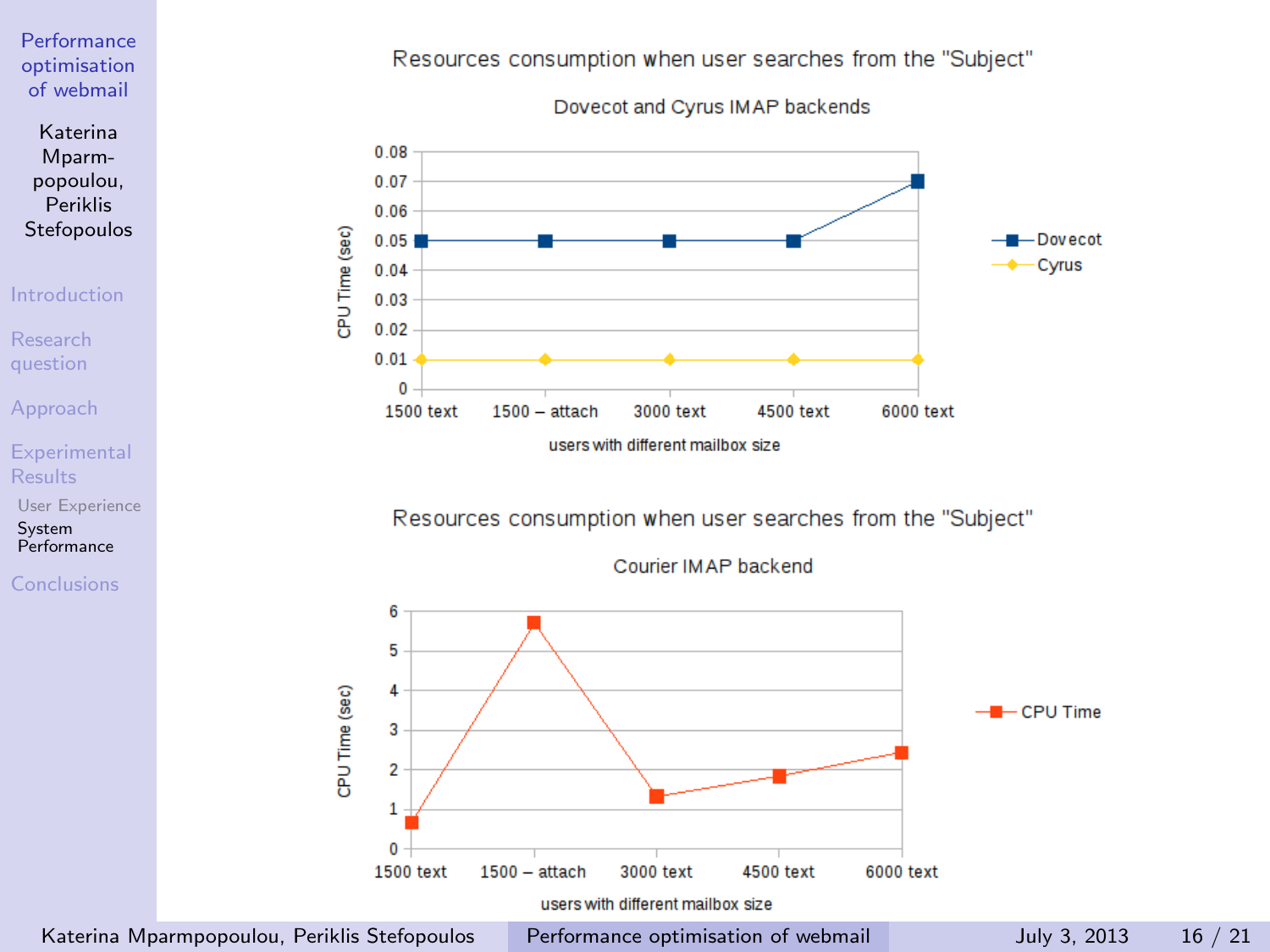

[Introduction](#page-2-0)

[Research](#page-4-0) question

[Approach](#page-5-0)

**[Experimental](#page-8-0)** Results

[User Experience](#page-8-0) System [Performance](#page-15-0)

[Conclusions](#page-18-0)

### Resources consumption when the user searches from the Entire Message



Figure: users search a keyword from the Entire Message Content: CPU time consumption for Dovecot and Courier IMAP backends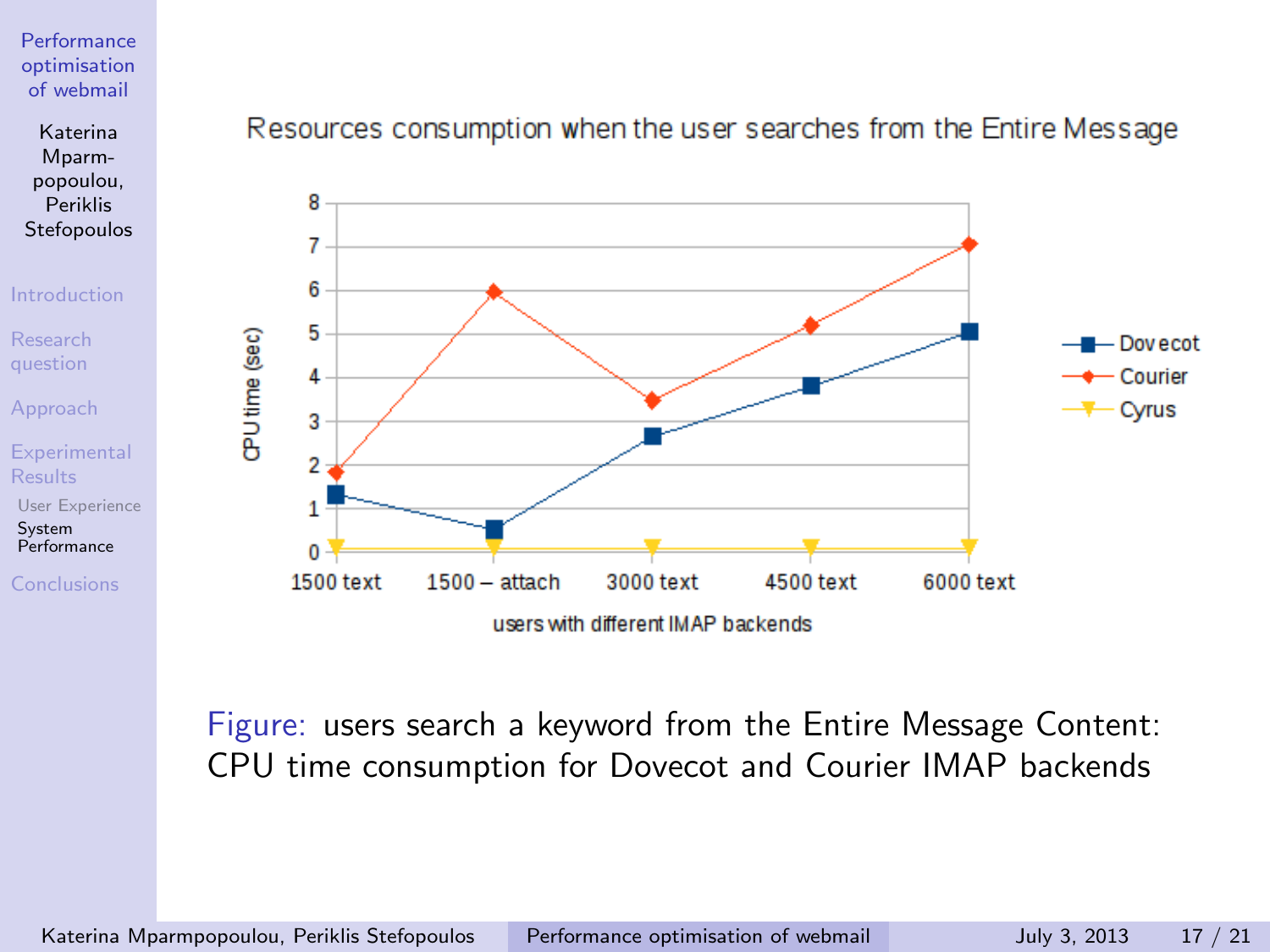Katerina Mparmpopoulou, Periklis Stefopoulos

[Introduction](#page-2-0)

memory consumption (Kbytes)

[Research](#page-4-0) question

[Approach](#page-5-0)

**[Experimental](#page-8-0)** Results

[User Experience](#page-8-0) System [Performance](#page-15-0)

[Conclusions](#page-18-0)



Memory Consumption

### Figure: average memory consumption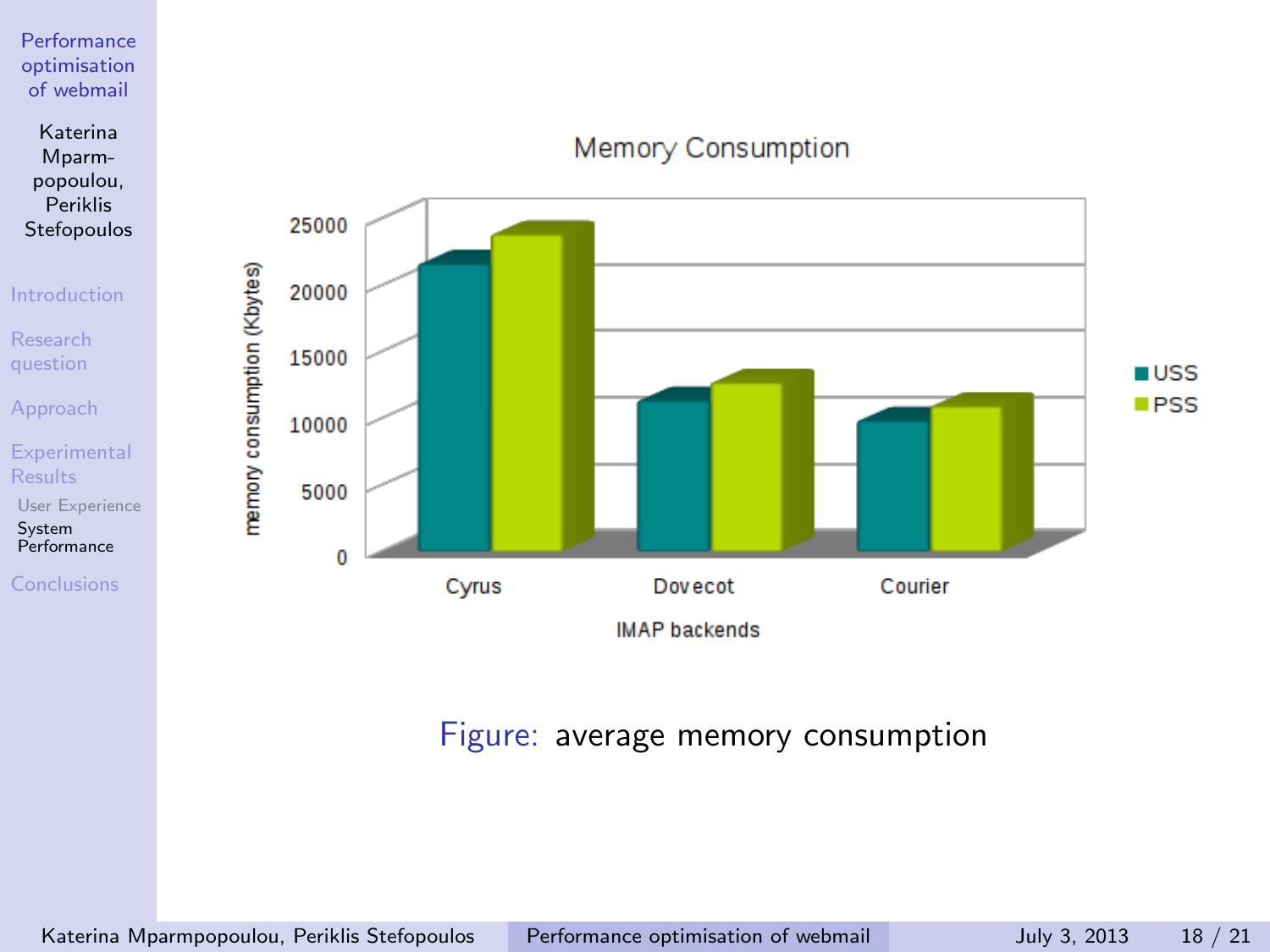Katerina Mparmpopoulou, Periklis Stefopoulos

#### [Introduction](#page-2-0)

[Approach](#page-5-0)

**[Experimental](#page-8-0)** Results

[User Experience](#page-8-0) System [Performance](#page-15-0)

[Conclusions](#page-18-0)

# Conclusions

- Afterlogic achieves shortest latencies in searching
- Horde IMP has the longest response times
- Dovecot and Cyrus carry out the search from "Subject" request efficiently and with relatively the same latency
- Cyrus is the IMAP backend that performs the best during search from the entire message
- <span id="page-18-0"></span>• Cyrus has the lowest CPU utilization and the highest average memory consumption for all IMAP functions, followed by Dovecot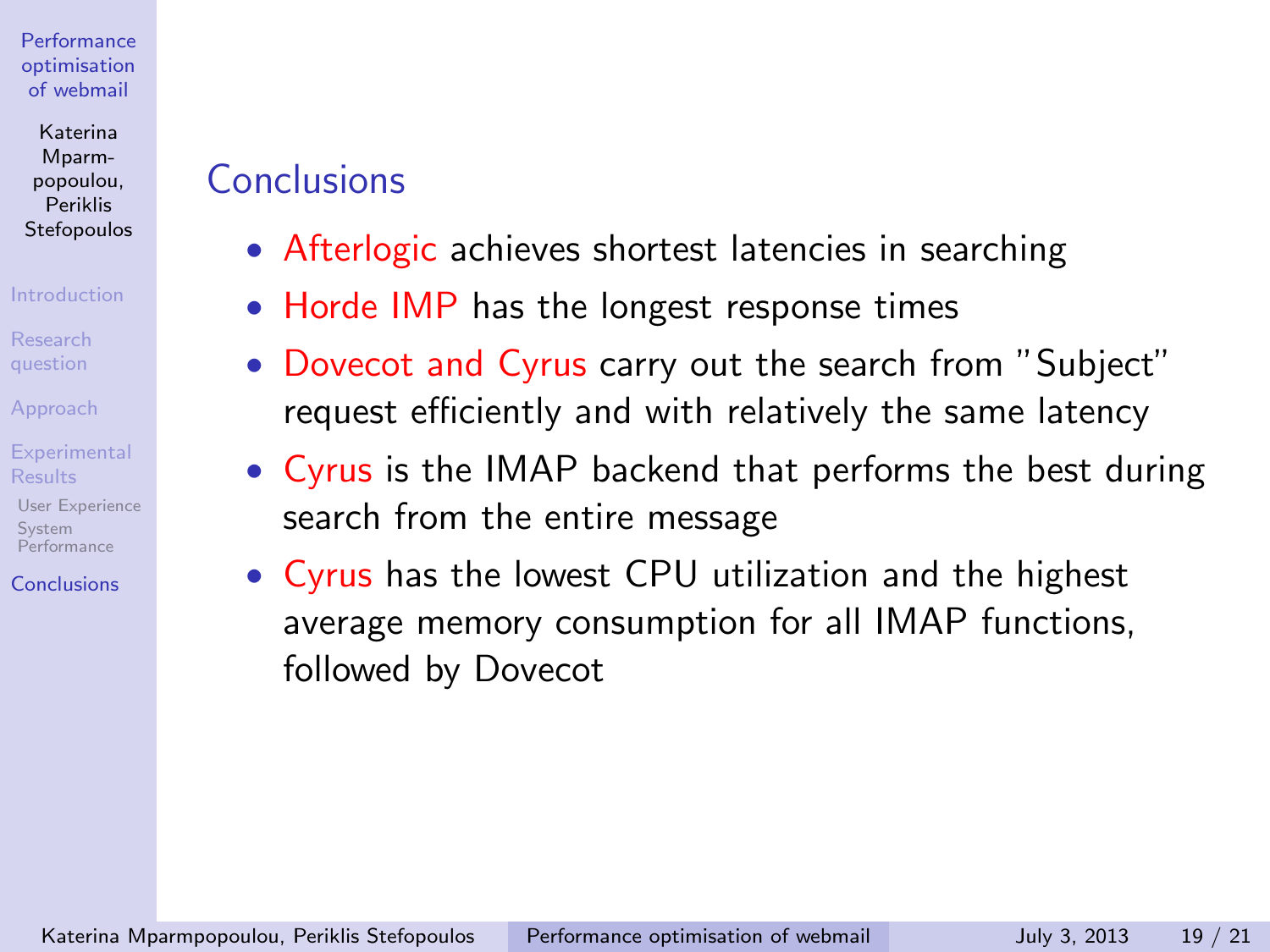Katerina Mparmpopoulou, Periklis Stefopoulos

#### [Introduction](#page-2-0)

[Research](#page-4-0)

[Approach](#page-5-0)

**[Experimental](#page-8-0)** Results

[User Experience](#page-8-0) System [Performance](#page-15-0)

[Conclusions](#page-18-0)

# Answering the Research Question

What are the bottlenecks, in terms of performance, of current Webmail implementations?

• The major bottleneck in an integrated webmail system is the IMAP backend

which could be the most optimal solution?

• the solution of using Cyrus IMAP combined with Afterlogic Webmail Lite performs better in terms of both user experience and system overall performance